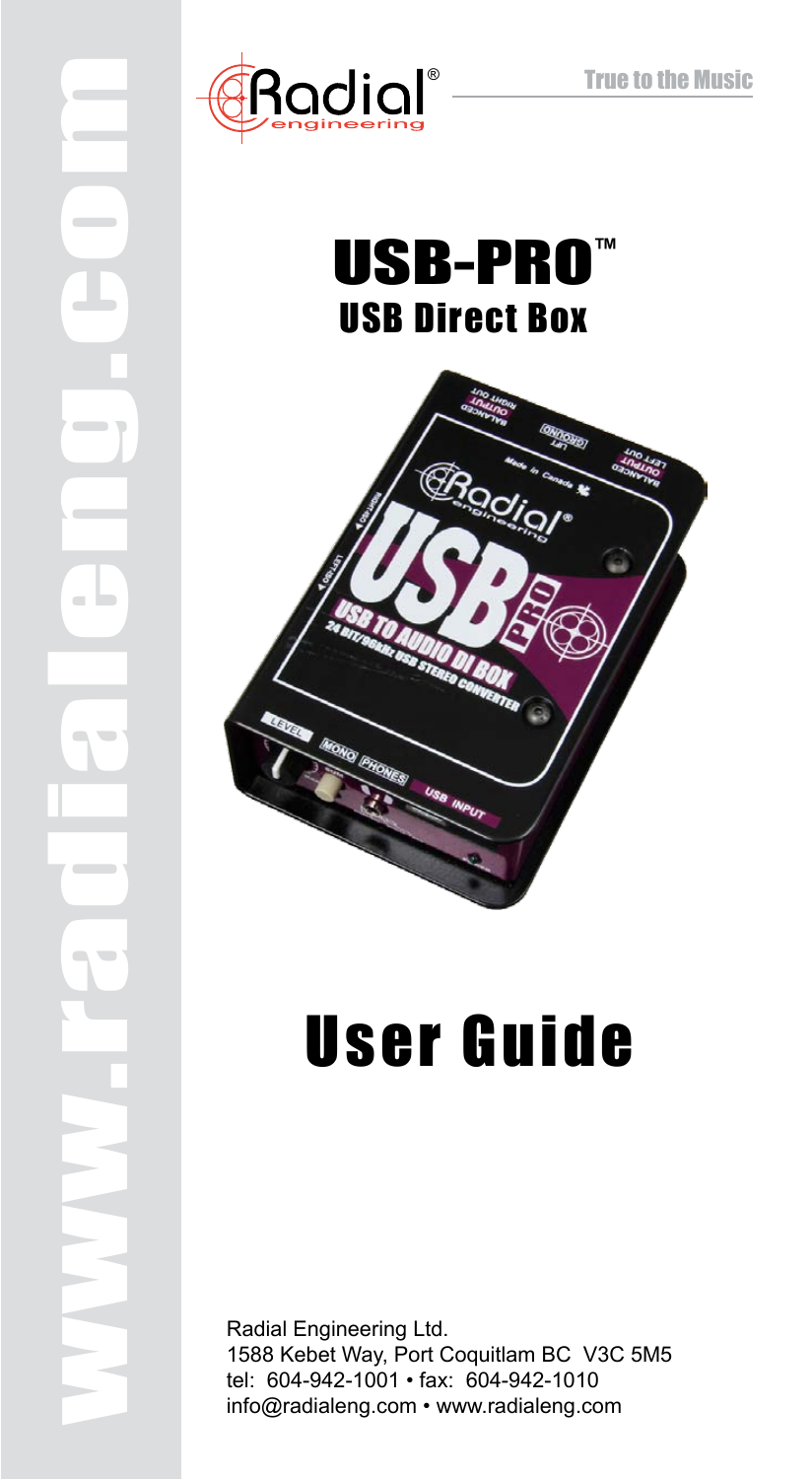## Radial®USB-PRO® USB to Audio Direct Box

#### **Table of Contents Page**

| Getting started and audio connections 3 |  |
|-----------------------------------------|--|
|                                         |  |
|                                         |  |
|                                         |  |
|                                         |  |
|                                         |  |
|                                         |  |

#### **Introduction**

Congratulations on your purchase of the Radial USB-Pro! The Radial USB-Pro is a high-resolution stereo direct box designed to convert sound files from a laptop computer and seamlessly transfer them to a pair of balanced audio outputs to feed a PA, recording or broadcast mixing console.

Plug and play easy to use, the USB-Pro can be up and running in no time. That said, as with any new product, we recommend that you take a little time to read through the manual in order to familiarize yourself with the USB-Pro features so you can get the most out of it.

If you have any questions that are not covered in this manual, please consult the FAQ section on the web site as this is where we post the latest updates and questions from other users. If you still can't find what you are looking for, feel free to send us a note at info@radialeng.com and we will do our very best to reply in short order.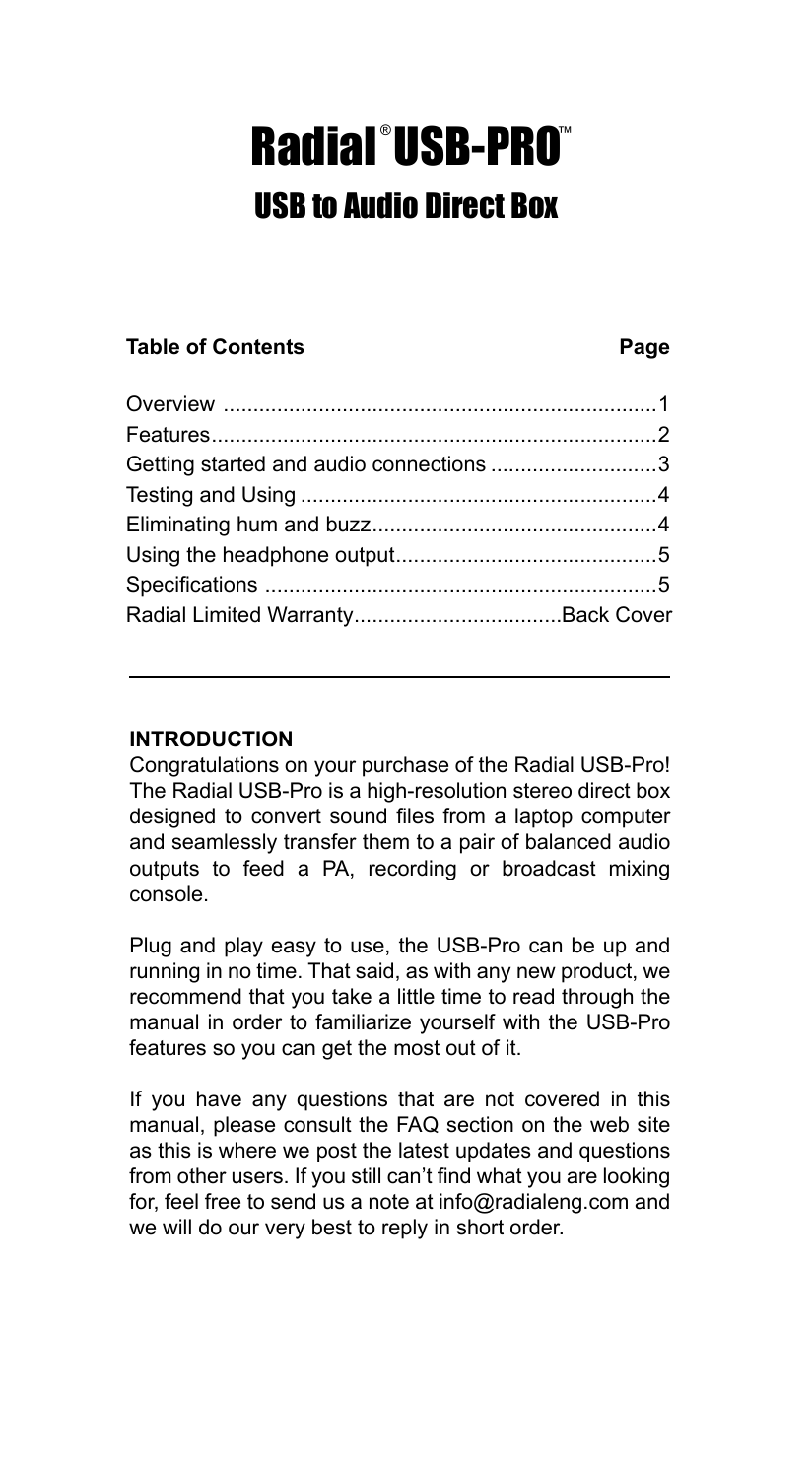

#### **OVERVIEW**

The Radial USB-Pro is a plug and play, 24bit digital to analog audio converter and professional direct box in a compact and road rugged package.

 A typical direct box is a device that lets you interface a high impedance (hi-Z) audio output with professional low impedance (low-Z) PA and recording systems. In the case of the USB-Pro, the digital audio signal is controverted to analog and feeds directly into the direct box circuit to produce low-Z balanced left and right stereo signals. The built in preamp allows you to adjust the output level from mic-level to line-level and enables the USB-Pro to connect directly to mixing consoles, power amplifiers and self-powered speakers alike. The USB-Pro ensures the digital signal is delivered to the PA as faithfully as possible.



The USB-Pro is very easy to setup and use because it derives power from the USB connection and automatically configures the sampling rate and bit depth without the need for special drivers. The USB-Pro can be used for audio playback, system testing and for transferring digital audio files to analog for processing.

Following the block diagram below, a computer's USB digital audio output is converted to analog audio. A level control allows you to adjust the output level and a mono sum switch can be activated to send mono signals to two separate audio systems or check for phase issues. The 3.5mm miniheadphone output can be used to monitor the stereo signal. Before the XLR output, isolation transformers may be switched into the circuit to eliminate noise caused by ground loops. The signal is then balanced to drive long cables without inducing noise.



1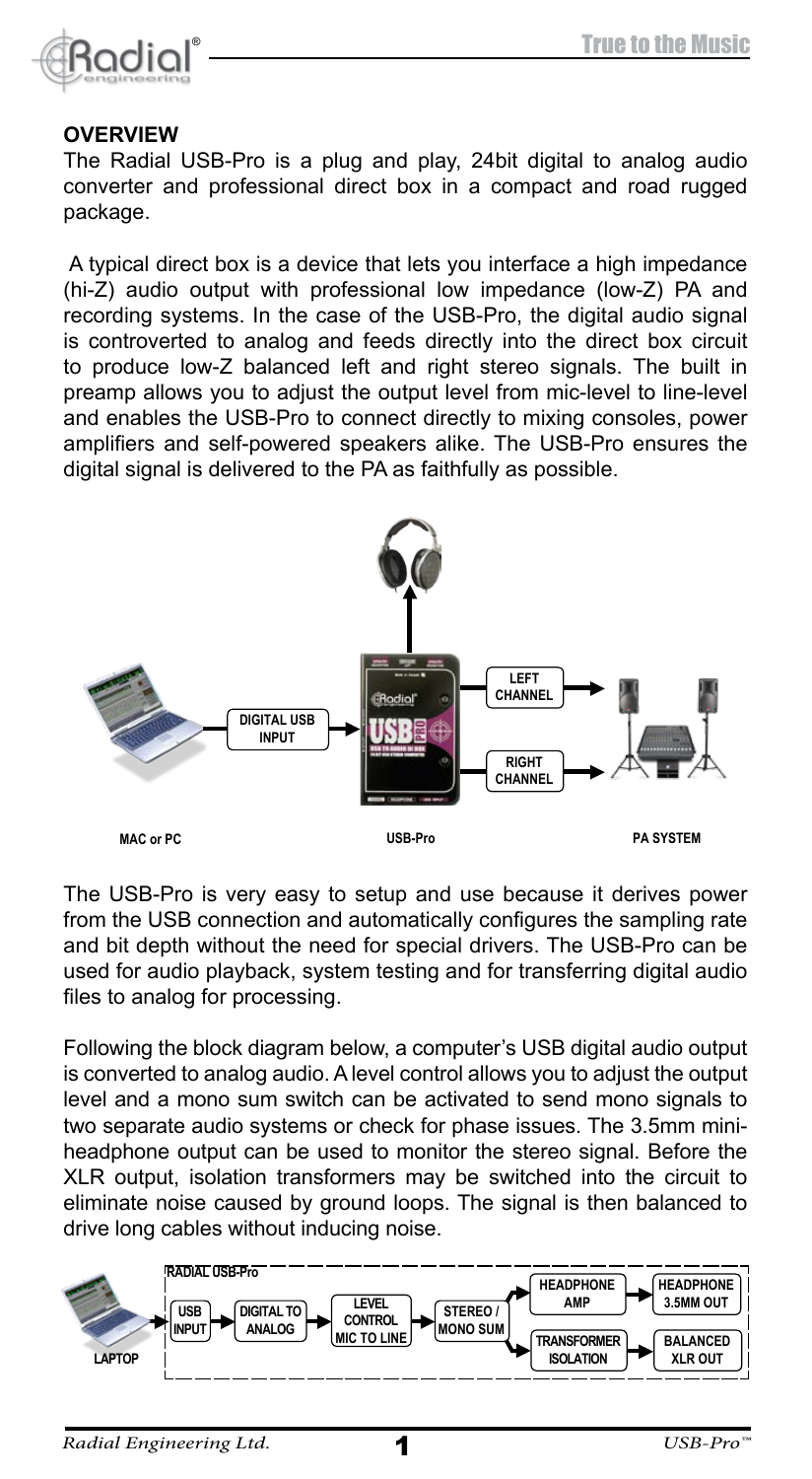

#### **FEATURE SET**



- 1. LEVEL: Used to set the overall output level.
- 2. MONO: Sums the stereo signal to mono. When active, the LED indicator illuminates. Mono mode reduces the channel count on the PA or lets you send the signal to two separate audio systems simultaneously.
- 3. HEADPHONE: Mini 3.5mm (1/8") TRS headphone output is used to check the output from the digital source for trouble shooting. Works with ear-buds and standard headphones.
- 4. USB PORT: Connects from the PC or Mac using a TYPE B cable. This port delivers the digital audio signal and power to the USB-Pro which automatically recognizes the sample rate and bit depth.
- 5. POWER LED: This indicator will illuminate when the power is received from the USB connection.
- 6. LEFT XLR OUT: Standard XLR male output follows the AES format with pin-1 ground, pin-2 hot, pin-3 cold.
- 7. GROUND LIFT: Used to help eliminate hum and buzz caused by ground loops. Lifts pin-1 on both XLR outputs.
- 8. RIGHT XLR OUT: Standard XLR male output follows the AES format with pin-1 ground, pin-2 hot, pin-3 cold.
- 9. ISOLATION: Switches on side panel for each channel lets you insert transformer isolation when needed. Use to eliminate hum and buzz caused by ground loops.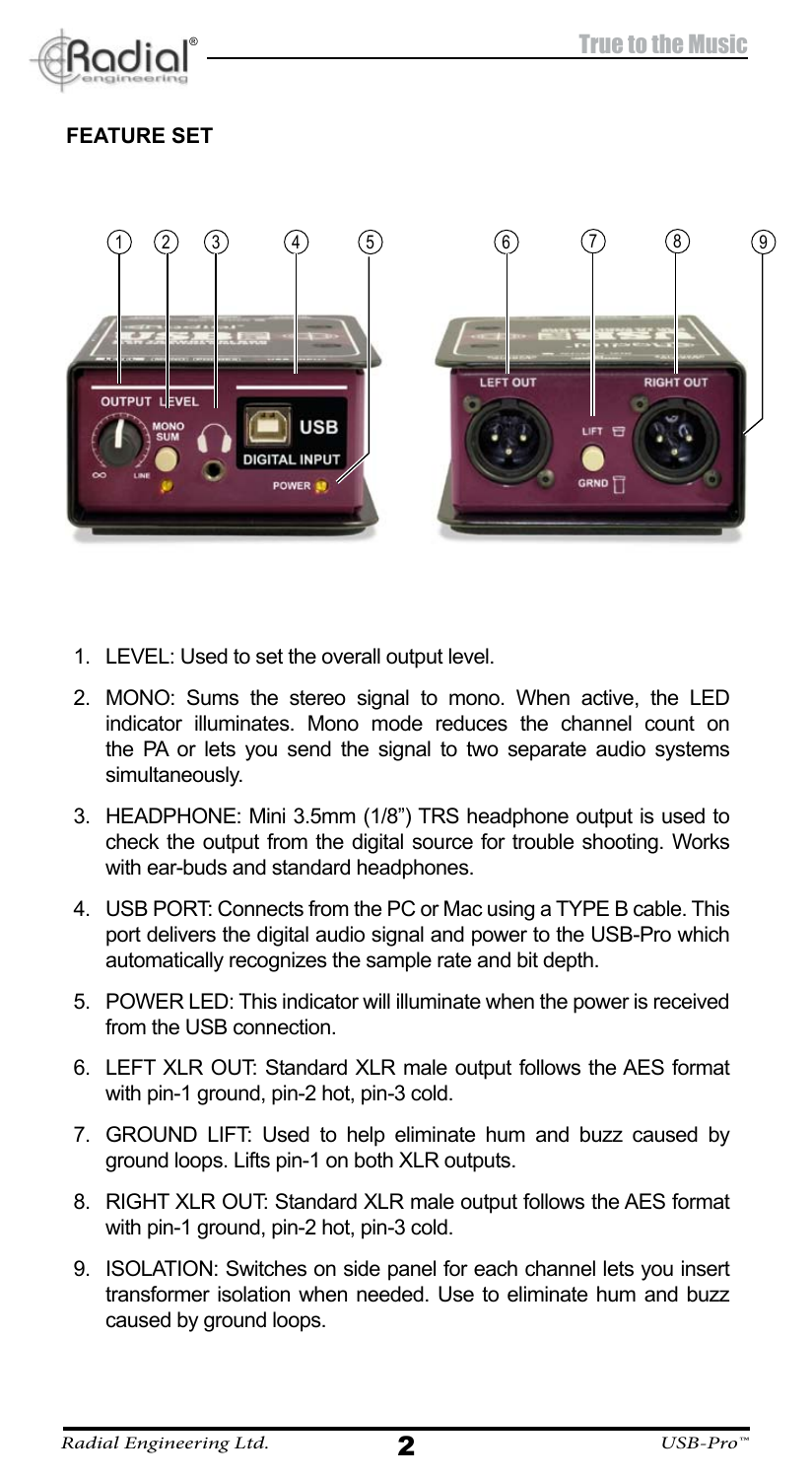#### **Getting Started**

**R**adia

Before making any connections, always ensure your audio system is either turned down or turned off in order to protect more sensitive components from damage due to loud turn-on or plug-in transients.

#### **USB Connection**

As the USB-Pro uses a TYPE B USB connector, you will need a USB 2.0 cable that fits the USB port on your computer or laptop. This is a common 'TYPE A to TYPE B' USB cable that is compatible with the majority of printers, hard drives and audio interfaces.



**TYPE A USB** *Fits most laptops and computers*

**TYPE B USB** *Used to connect to the USB-Pro*

The Radial USB-Pro is powered by your computer's USB port. As soon as you plug it in the USB-Pro will power up. The POWER LED indicator

will illuminate to let you know the USB-Pro is up and running. On most computers the USB-Pro will automatically become the default audio output device after it is plugged in. If this does not happen automatically, go to your system settings/control panel and select the 'Radial USB Pro' from the list of available audio devices.

**USB** 

**LED Power Indicator**

#### **Audio Connections**

Connect two standard low-impedance XLR cables from the LEFT and RIGHT outputs to the mic or line inputs of your PA or recording system. These XLR outputs conform to the AES standard and are balanced to drive long cable runs up to 100 meters (300') without noise and are suitable to connect the USB-Pro to professional mixing consoles, preamps and power amplifiers.



*Audio connections for PA system and recording systems use balanced XLR cables up to 100 meters (300').*

*IMPORTANT NOTICE: The USB-Pro does not require phantom power to operate. For best results ensure the phantom power is switched off when connecting to the microphone input of a mixer. In case of use with a mixer with global phantom power that is activated, the isolation/ bypass switches on the USB-Pro are to be set to the isolation position.*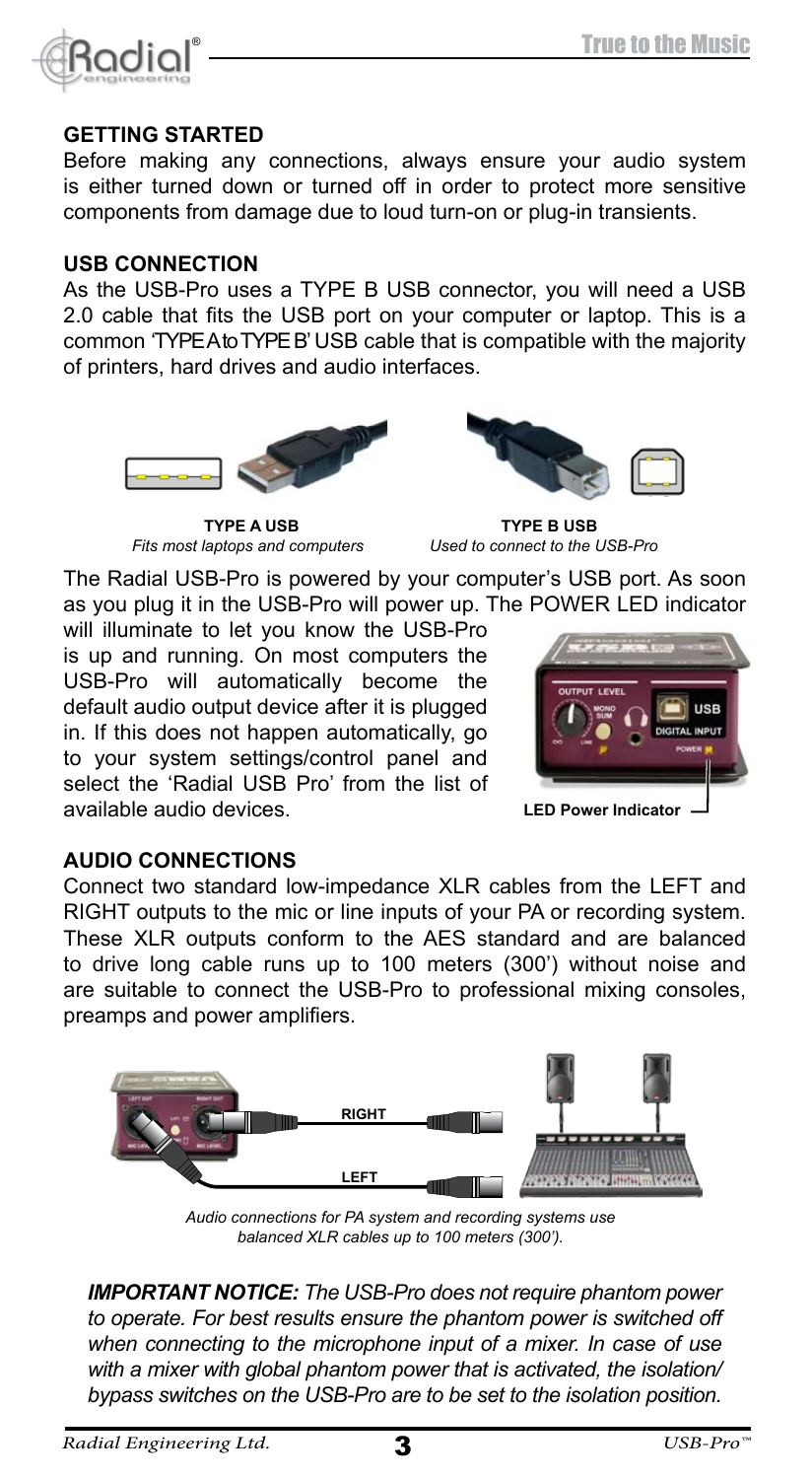

#### **Testing And Using**

First, set the USB-Pro's LEVEL control to the 7 o'clock (off) position. This will allow you to adjust the output level on the fly. Next, check the status of the MONO SUM switch and LED indicator. For stereo, set the switch to the outward position (LED off). For dual mono outputs, set the switch to the inward position (LED on).

It's a good idea to start testing your computer's audio with a sound file you are familiar with. Set your computers output level and the level of the media playback software (if applicable) to approximately 80%. Keep in mind that various media files will play back at different volume levels depending on your software and how the sound file was recorded.

Slowly raise the output level of the USB-Pro. It is good practice to always test at a low volume to ensure proper connections have been made and all devices in the signal chain are set up correctly and working. This way, should a device not be turned on or a connection not fully made, it will not create a loud transient 'pop' in the PA which could damage a tweeter or annoy your audience. When satisfied, slowly increase the input gain on your mixing console until you reach an appropriate level.

In some cases, like when a second audio interface is also connected to your computer alongside the USB-Pro, your computer may not automatically switch to the USB-Pro as the main audio output. In such cases you will need to enter your computer system's control panel and select the USB-Pro as the audio output device from a list of available devices.

#### **Eliminating HUM AND BUZZ**

The USB-Pro has been designed to minimize hum and buzz caused by ground loops by incorporating dual isolation transformers for the XLR outputs. The isolation transformers are normally bypassed but may be introduced into the signal path using the side access ISO switches. If you hear noise after connecting the USB-Pro to your audio system, try engaging the isolation transformers by sliding the switch in the direction of the arrow.

This is supplemented with a ground LIFT switch located next to the XLR outputs. When set to the inward position, this switch disconnects pin-1 from the two XLR's.



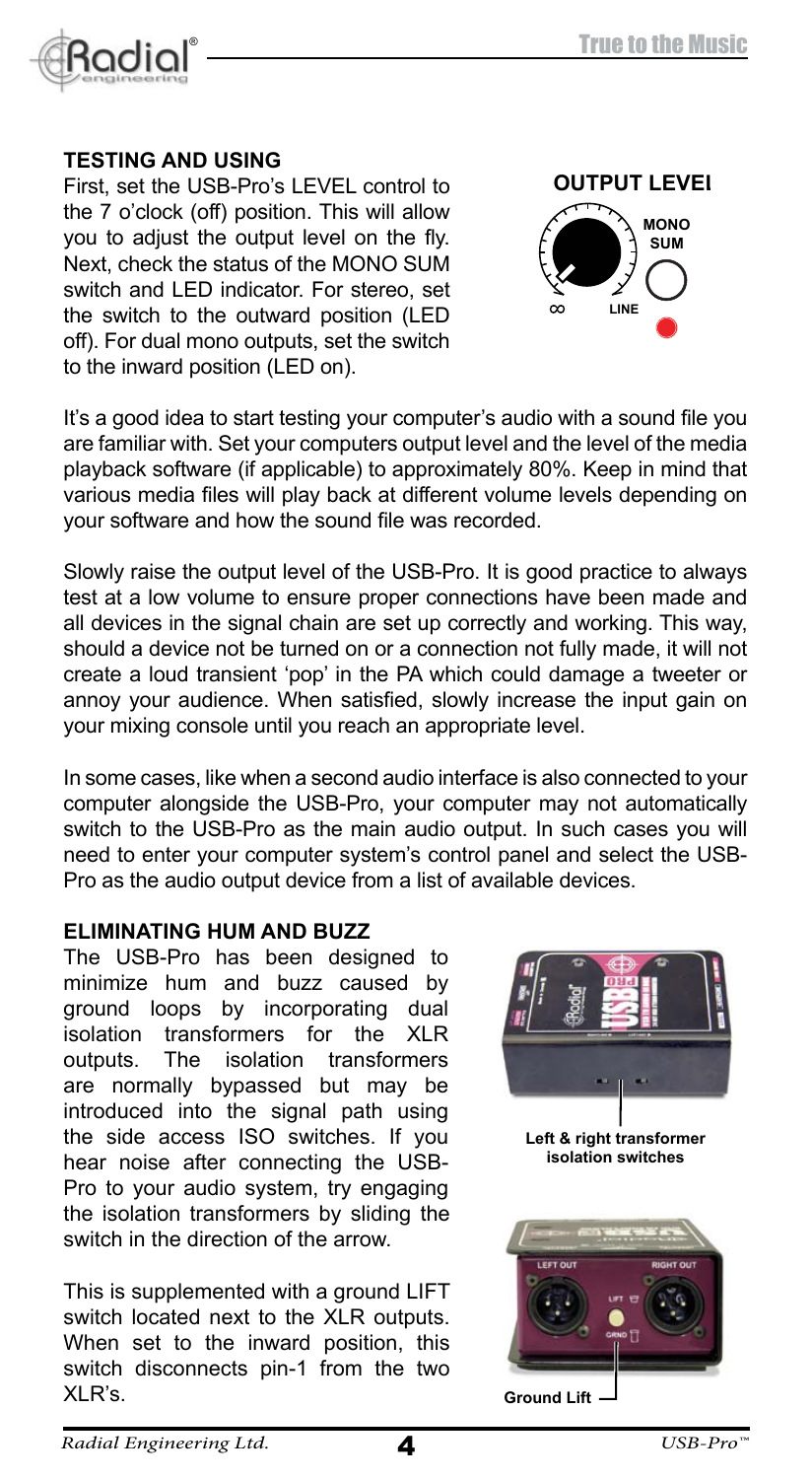

#### **Using the Headphone output**

The USB-Pro is also equipped with a stereo headphone output. This headphone amplifier is controlled by the master output level control. and is designed to be used to check signal before plugging into a PA system. Adjusting the level control on the USB Pro will affect both the XLR and the headphone output. The 3.5mm (1/8") output is designed for both ear buds and standard TRS stereo headphones where tip-left ring-right and the sleeve is ground.



**Be Careful**, the USB-Pro is designed for professional use as the headphone amp is very powerful and is capable of high sound levels when driven to maximum. Always ensure the output level of your computer, laptop or tablet is set at an appropriate level before auditioning music through headphones. This will not only save your ears, but save the ears of your client! See caution note on the back page.

#### **Block Diagram**



#### **Specifications\***

| Compatible with:  Windows XP/Vista/Win7/Win8/Win10 and Mac OS    |
|------------------------------------------------------------------|
| Supports: WDM, MME, CoreAudio, DirectSound, WASAPI and .WAV      |
| Sampling rates: Set by computer OS 44.1/48/88.2/96kHz; 16/24bits |
| Frequency response:  5Hz - 40kHz (30Hz - 18kHz with isolation)   |
|                                                                  |
|                                                                  |
|                                                                  |
|                                                                  |
|                                                                  |
|                                                                  |
|                                                                  |
|                                                                  |
|                                                                  |
|                                                                  |
|                                                                  |

*\*Specifications are subject to change without notice.*